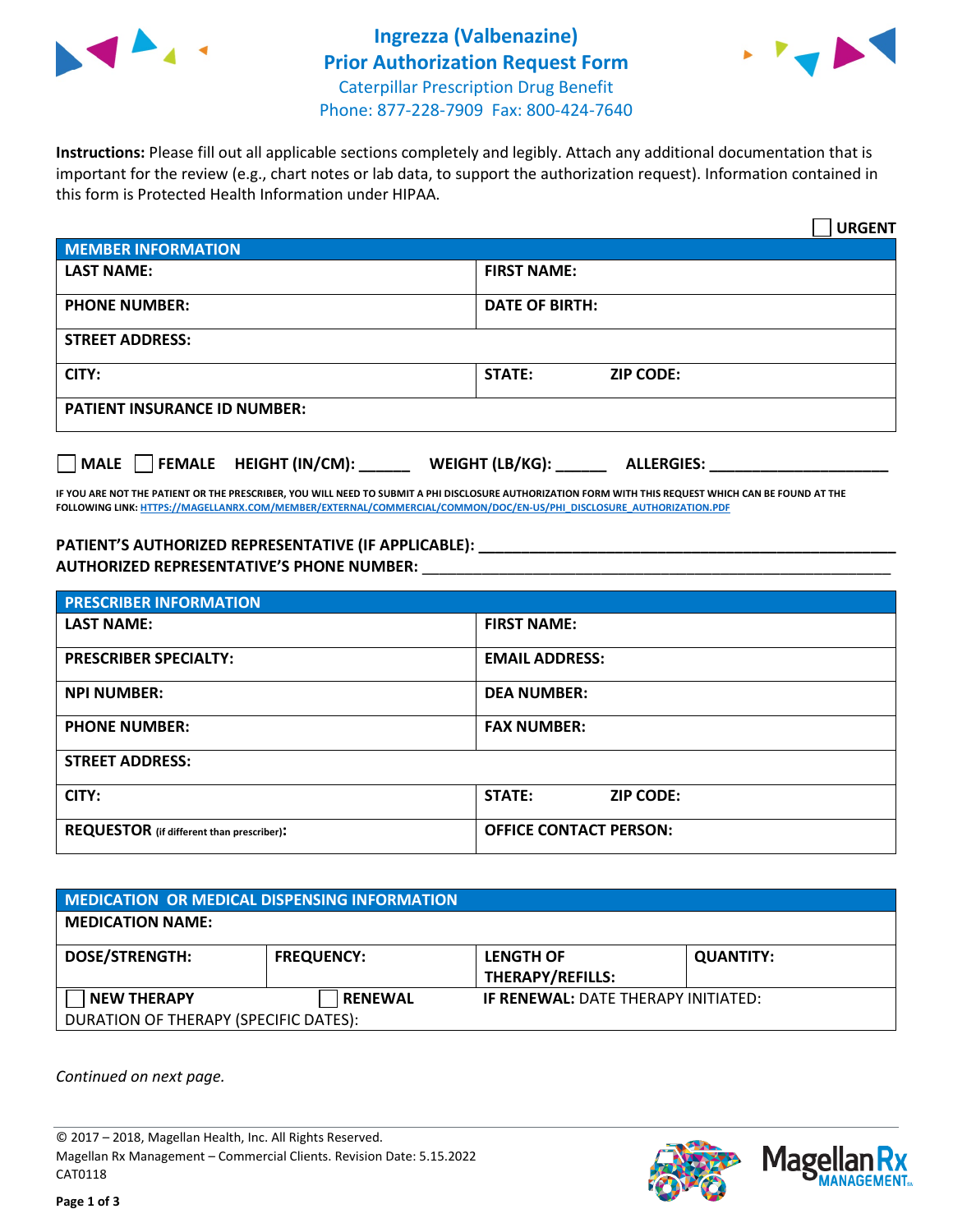



| <b>MEMBER'S LAST NAME:</b> NAME:                                                                                                                                                                                                                                                                        | <b>MEMBER'S FIRST NAME:</b>                                                                                                                 |                                     |  |  |
|---------------------------------------------------------------------------------------------------------------------------------------------------------------------------------------------------------------------------------------------------------------------------------------------------------|---------------------------------------------------------------------------------------------------------------------------------------------|-------------------------------------|--|--|
|                                                                                                                                                                                                                                                                                                         | 1. HAS THE PATIENT TRIED ANY OTHER MEDICATIONS FOR THIS CONDITION?                                                                          | YES (if yes, complete below)<br>NO. |  |  |
| <b>MEDICATION/THERAPY (SPECIFY</b>                                                                                                                                                                                                                                                                      | <b>DURATION OF THERAPY (SPECIFY</b>                                                                                                         | <b>RESPONSE/REASON FOR</b>          |  |  |
| DRUG NAME AND DOSAGE):                                                                                                                                                                                                                                                                                  | DATES):                                                                                                                                     | <b>FAILURE/ALLERGY:</b>             |  |  |
|                                                                                                                                                                                                                                                                                                         |                                                                                                                                             |                                     |  |  |
|                                                                                                                                                                                                                                                                                                         |                                                                                                                                             |                                     |  |  |
|                                                                                                                                                                                                                                                                                                         |                                                                                                                                             |                                     |  |  |
| <b>2. LIST DIAGNOSES:</b>                                                                                                                                                                                                                                                                               |                                                                                                                                             | <b>ICD-10:</b>                      |  |  |
|                                                                                                                                                                                                                                                                                                         |                                                                                                                                             |                                     |  |  |
|                                                                                                                                                                                                                                                                                                         | 3. REQUIRED CLINICAL INFORMATION: PLEASE PROVIDE ALL RELEVANT CLINICAL INFORMATION TO SUPPORT A                                             |                                     |  |  |
| PRIOR AUTHORIZATION.                                                                                                                                                                                                                                                                                    |                                                                                                                                             |                                     |  |  |
| <b>Clinical information:</b>                                                                                                                                                                                                                                                                            |                                                                                                                                             |                                     |  |  |
| <b>Initial Authorization:</b>                                                                                                                                                                                                                                                                           |                                                                                                                                             |                                     |  |  |
|                                                                                                                                                                                                                                                                                                         | Does the patient have a diagnosis of dopamine receptor blocker-induced tardive dyskinesia? $\Box$ Yes $\Box$ No                             |                                     |  |  |
|                                                                                                                                                                                                                                                                                                         |                                                                                                                                             |                                     |  |  |
|                                                                                                                                                                                                                                                                                                         | Is the prescriber a psychiatrist (MD/DO) or a neurologist (MD/DO)? $\Box$ Yes $\Box$ No                                                     |                                     |  |  |
|                                                                                                                                                                                                                                                                                                         |                                                                                                                                             |                                     |  |  |
|                                                                                                                                                                                                                                                                                                         |                                                                                                                                             |                                     |  |  |
|                                                                                                                                                                                                                                                                                                         | Reauthorization (for patients NOT on samples but have paid prescription claims):                                                            |                                     |  |  |
| If this is a reauthorization request, answer the following:                                                                                                                                                                                                                                             |                                                                                                                                             |                                     |  |  |
|                                                                                                                                                                                                                                                                                                         | Has the patient had a positive clinical response while on Ingrezza (valbenazine)? $\Box$ Yes $\Box$ No                                      |                                     |  |  |
| Please submit chart documentation for review.                                                                                                                                                                                                                                                           |                                                                                                                                             |                                     |  |  |
|                                                                                                                                                                                                                                                                                                         |                                                                                                                                             |                                     |  |  |
| Are there any other comments, diagnoses, symptoms, medications tried or failed, and/or any other information the                                                                                                                                                                                        |                                                                                                                                             |                                     |  |  |
| physician feels is important to this review?                                                                                                                                                                                                                                                            |                                                                                                                                             |                                     |  |  |
|                                                                                                                                                                                                                                                                                                         |                                                                                                                                             |                                     |  |  |
|                                                                                                                                                                                                                                                                                                         |                                                                                                                                             |                                     |  |  |
|                                                                                                                                                                                                                                                                                                         |                                                                                                                                             |                                     |  |  |
| Please note: Not all drugs/diagnosis are covered on all plans. This request may be denied unless all required                                                                                                                                                                                           |                                                                                                                                             |                                     |  |  |
| information is received.                                                                                                                                                                                                                                                                                |                                                                                                                                             |                                     |  |  |
| ATTESTATION: I attest the information provided is true and accurate to the best of my knowledge. I understand that                                                                                                                                                                                      |                                                                                                                                             |                                     |  |  |
| the Health Plan, insurer, Medical Group or its designees may perform a routine audit and request the medical                                                                                                                                                                                            |                                                                                                                                             |                                     |  |  |
| information necessary to verify the accuracy of the information reported on this form.                                                                                                                                                                                                                  |                                                                                                                                             |                                     |  |  |
|                                                                                                                                                                                                                                                                                                         |                                                                                                                                             |                                     |  |  |
| Prescriber Signature or Electronic I.D. Verification:                                                                                                                                                                                                                                                   |                                                                                                                                             | Date:                               |  |  |
|                                                                                                                                                                                                                                                                                                         | CONFIDENTIALITY NOTICE: The documents accompanying this transmission contain confidential health information that is legally privileged. If |                                     |  |  |
| you are not the intended recipient, you are hereby notified that any disclosure, copying, distribution, or action taken in reliance on the contents<br>of these documents is strictly prohibited. If you have received this information in error, please notify the sender immediately (via return FAX) |                                                                                                                                             |                                     |  |  |
| and arrange for the return or destruction of these documents.                                                                                                                                                                                                                                           |                                                                                                                                             |                                     |  |  |
|                                                                                                                                                                                                                                                                                                         |                                                                                                                                             |                                     |  |  |
|                                                                                                                                                                                                                                                                                                         |                                                                                                                                             |                                     |  |  |
| FAX THIS FORM TO: 800-424-7640                                                                                                                                                                                                                                                                          |                                                                                                                                             |                                     |  |  |
| <b>MAIL REQUESTS TO:</b> Magellan Rx Management Prior Authorization Program; c/o Magellan Health, Inc.                                                                                                                                                                                                  |                                                                                                                                             |                                     |  |  |
| 4801 E. Washington Street, Phoenix, AZ 85034                                                                                                                                                                                                                                                            |                                                                                                                                             |                                     |  |  |

Phone: 877-228-7909

© 2017 – 2018, Magellan Health, Inc. All Rights Reserved. Magellan Rx Management – Commercial Clients. Revision Date: 5.15.2022 CAT0118